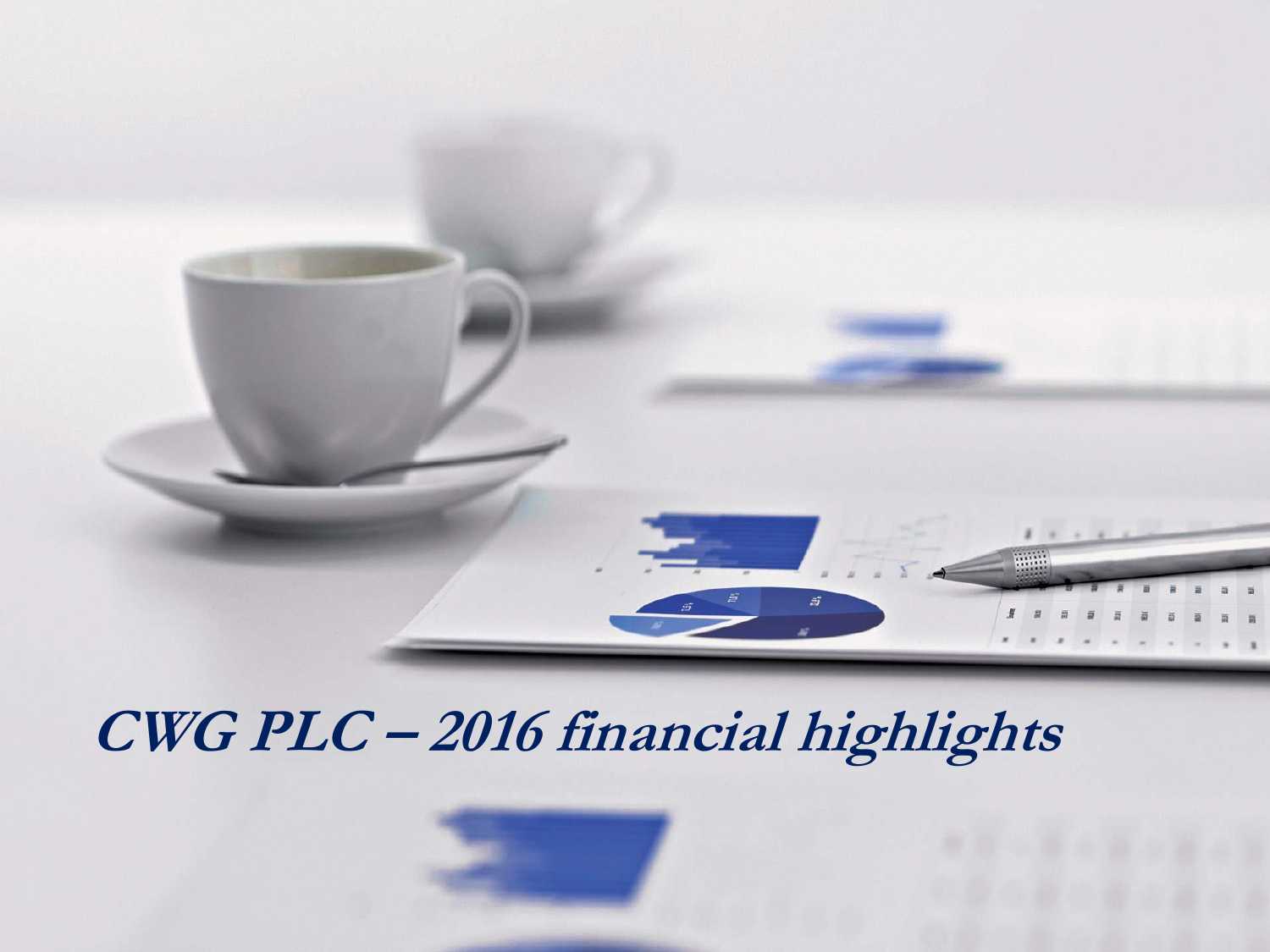



## Summary of 2016 Results

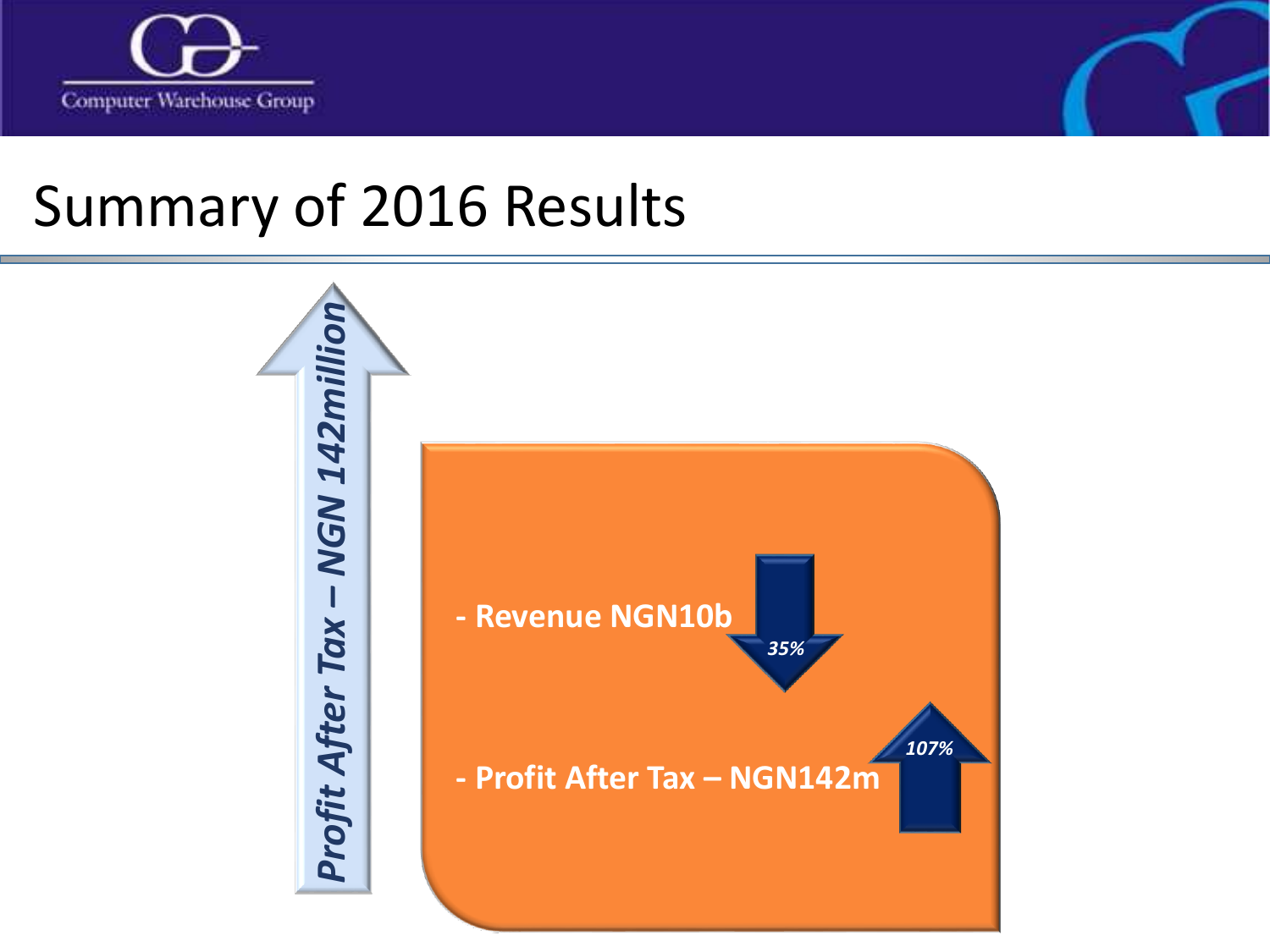#### **GROUP PROFIT OR LOSS ACCOUNT**

|                                  | <b>FY 16</b>   | <b>FY 15</b>   |  |
|----------------------------------|----------------|----------------|--|
|                                  | <b>NGN'000</b> | <b>NGN'000</b> |  |
| Revenue                          | 10,165,971     | 15,613,282     |  |
|                                  |                |                |  |
| <b>Cost of Sales</b>             | (7,692,666)    | (13, 170, 345) |  |
| <b>Gross Profit</b>              | 2,473,305      | 2,442,937      |  |
|                                  |                |                |  |
| <b>Other Income</b>              | 395,436        | 350,234        |  |
| <b>Administrative Expenses</b>   | (2,614,218)    | (4, 412, 186)  |  |
| <b>Finance Cost</b>              | (152, 757)     | (170, 131)     |  |
| <b>Finance Income</b>            | 40,238         | 42,149         |  |
|                                  |                |                |  |
| Profit / (Loss) before Tax       | 142,004        | (1,746,997)    |  |
|                                  |                |                |  |
| Taxation                         |                | (48, 849)      |  |
| <b>Profit / (Loss) after Tax</b> | 142,004        | (1,795,846)    |  |

*The Group recovered from the loss position recorded in 2015 to a 107% Profit After Tax growth in 2016.*

*Though there was a downward trend in revenue from NGN15.6b in 2015 to NGN10b in 2016, the company recorded the highest gross margin in 5years. This is attributable to the Group's strategic focus on profitable IT Solutions with less exposure to foreign exchange fluctuations and with predictable recurrent revenues.*

*During the period under review, there was no record of exchange loss, bad debts and write-offs compared to the high exchange loss, bad debt and inventory write off worth NGN1.3B recorded in 2015.*

*Through cost optimization initiatives adopted by the management, admin expenses significantly declined by 41%.*

*In the same vein, finance cost fell by 10% to close at NGN153m in 2016 as result of the conscious effort to reduce borrowings and improve receivable collections.*

*The bottom line was positively impacted as the Profit After Tax closed at NGN142m in 2016 compared to a loss after tax of NGN1.8billion in 2015.*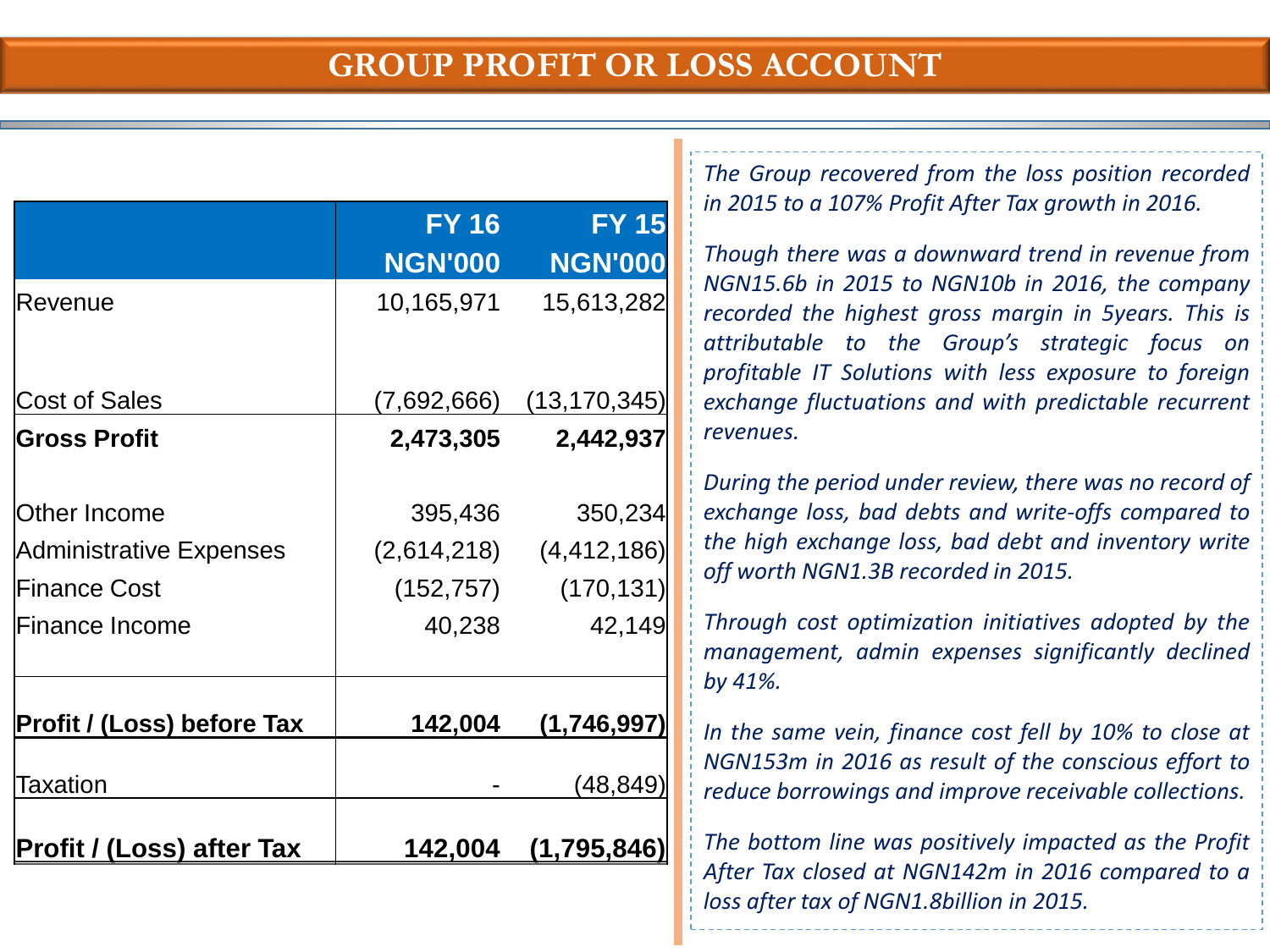#### **KEY INCOME STATEMENT RATIOS**

| <b>KEY RATIOS</b>           | <b>FY 16</b> | <b>FY 15</b> |
|-----------------------------|--------------|--------------|
| <b>Gross Profit Margin</b>  | 24%          | 16%          |
| <b>OPEX Margin</b>          | 26%          | 28%          |
| <b>PBT Margin</b>           | $1\%$        | $-11%$       |
| <b>PAT Margin</b>           | 1%           | $-12%$       |
| <b>Cost of Sales Margin</b> | 76%          | 84%          |



*In 2016, the Group laid emphasis on closing business deals with lower cost of sales and also avoided dollar based transaction deals with high forex exposure which could not be transferred to the customer. As a result, the margins significantly improved.*

*Gross Profit Margin improved from 16% in 2015 to 24% in 2016 as well as the PAT Margin which improved from -12% in 2015 to 1% in 2016.*

*The OPEX Margin dropped from 28% in 2015 to 26% in 2016 and Cost Of Sales Margin dropped from 84% in 2015 to 76% in 2016.*

*With the aim to increase recurrent business deals in the coming years, we anticipate that the margins would continue to improve.*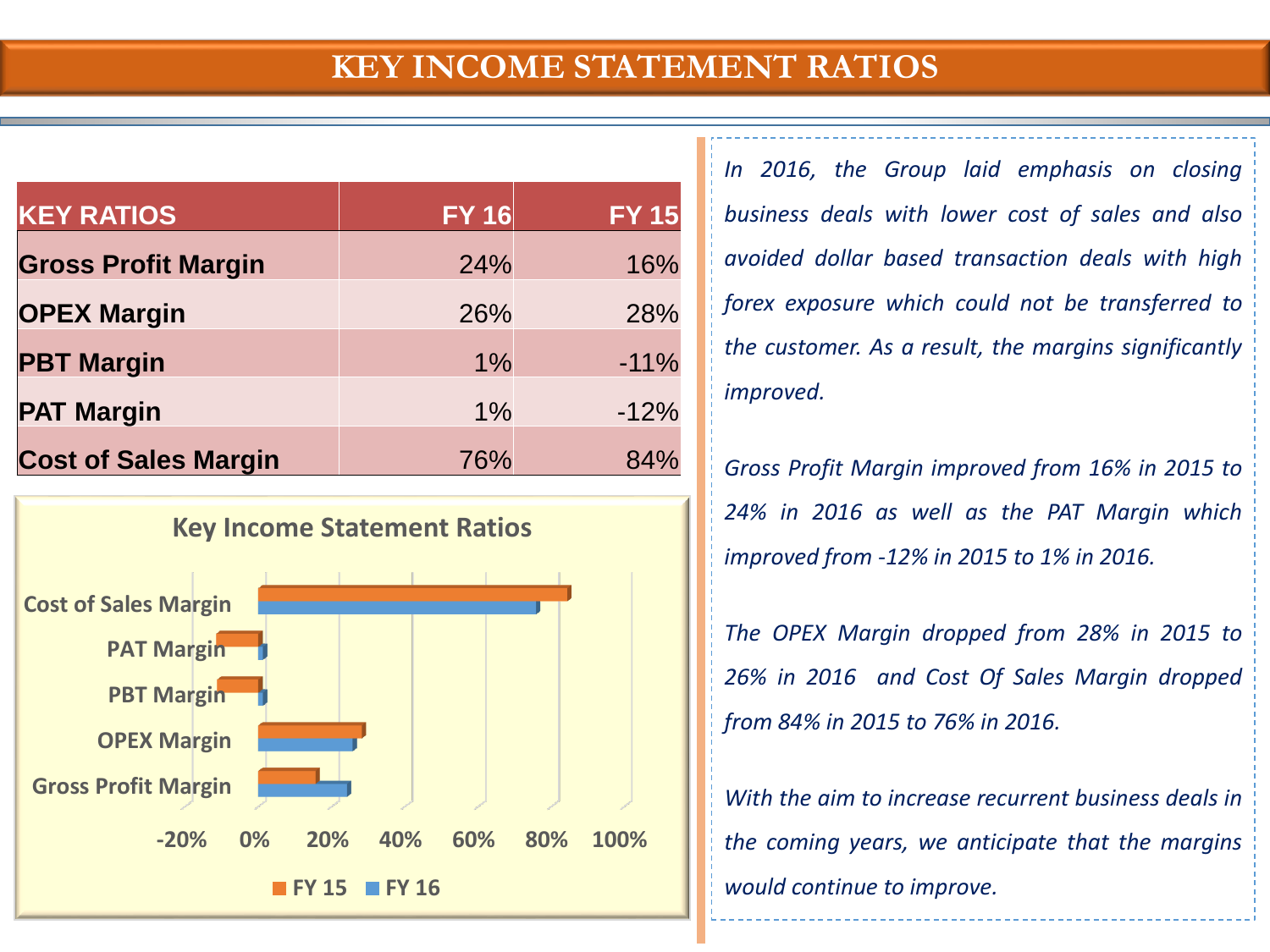#### **TURNOVER BY SEGMENT**





*About 52% of the Group's turnover was attributed to revenue from managed services which is focused on internal and external clients outsourcing services and provides related accessories for equipment and service maintenance.*

*The IT infrastructure services contributed about 32% to the revenue through the installation and support of Computer hardware, operating and middle ware systems, Automated Teller Machines "ATM" etc.*

*Software and Communications & Integrated services contributed about 16% of the revenue*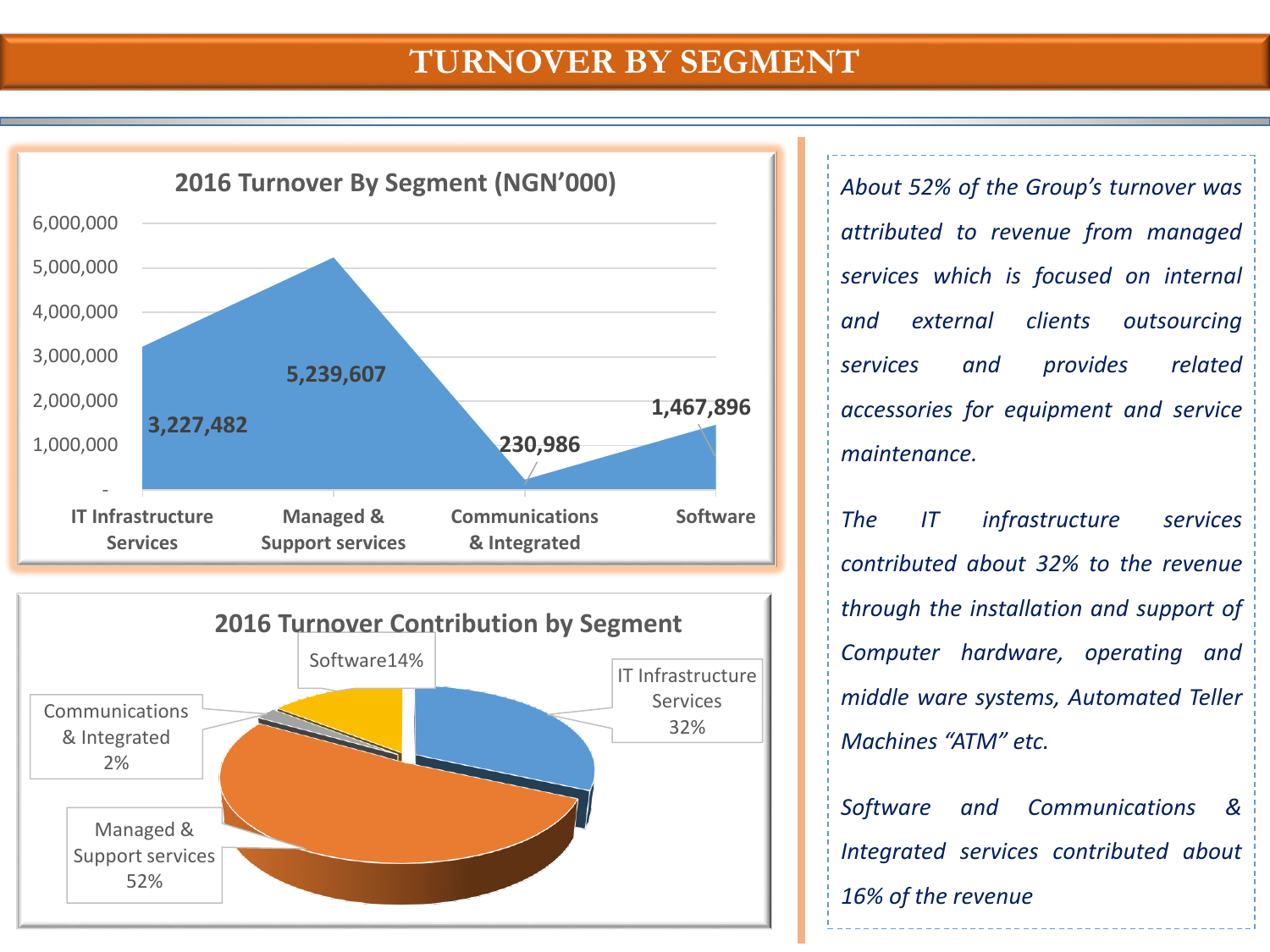#### **GROSS PROFIT CONTRIBUTION BY SEGMENT**



*As focus continue to grow on services and recurrent businesses, the gross profit margin on Managed & Support Services increased from 19% in 2015 to 25% in 2016.*

*Through the scrutiny and conscious efforts to eliminate foreign exchange losses and nonprofitable deals, a better gross margin was also achieved under the IT infrastructure services segment from 11% in 2015 to 21% in 2016.*

*Gross margin for Communication and integrated services segment increased from 7% in 2015 to 13% in 2016.*

*All segments improved on gross margin with the exception of software services which declined from 26% in 2015 to 21% in 2016*